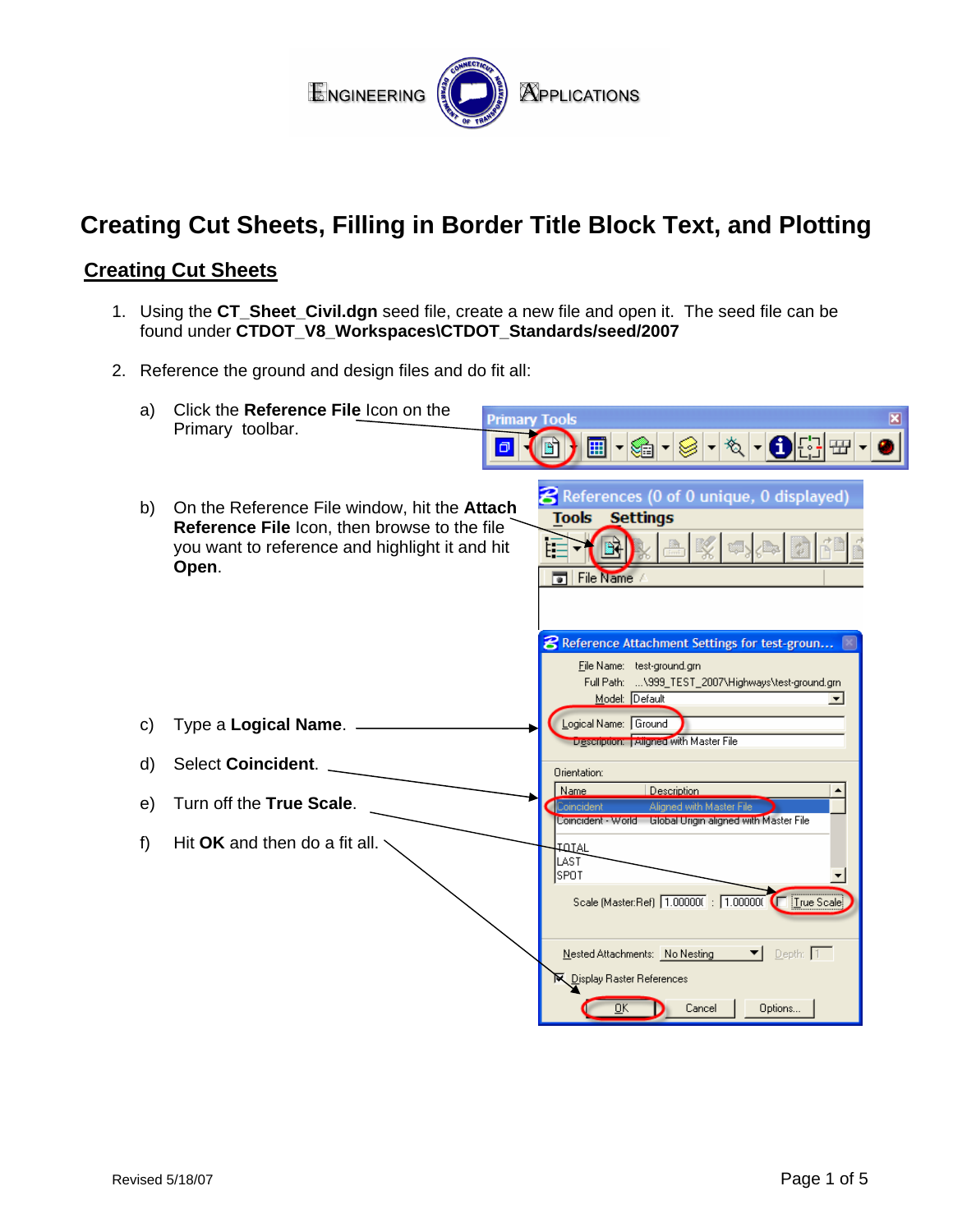g) Check the scale at the bottom of the Reference File window; if it isn't 1 to 1, highlight the text and change it to 1 to 1 then data point on the window view and fit view again.



3. Place the "cut sheet border definition shape" at the desired cut sheet location/rotation:

**NOTE:** CTDOT has created a "cut sheet border definition shape" which represents the outer most edges of the border – 21" x 32". When plotted at full scale, it yields a 22" x 34" sheet. This "**shadowed**" shape is called a MicroStation transient element. The transient element does not print, however it is snappable. When plotting and printing, MicroStation recognizes the transient shape so you do not have to place a fence.

a) Click on the **Models** Icon.



- b) On the **Models** window, make sure the **CT** Sheet 21x32 is highlighted and click the-**Define Sheet Layout** Icon. 2D/3D Name c) On the **Define Sheet Layout** window check **Display Sheet Layout** and uncheck **Origin**  $\mathcal B$  Define Sheet Lavout and **Rotation**. Display Sheet Layout  $\overline{\mathbf{V}}$  Size:  $CT\_DOT21x32$ Drigin: X: 1019158.33 Y: 76 d) Move your mouse over the Rotation: 45.27 reference files. Your first data point will place the lower left corner of the transient shape. Move your mouse to rotate the shape and hit a second data point to accept the desired rotation.
- 4. Rotate your window view:
	- a) Click on the **Rotate View** Icon on the bottom of your view window.
	- b) Set the method to **2 Points**.

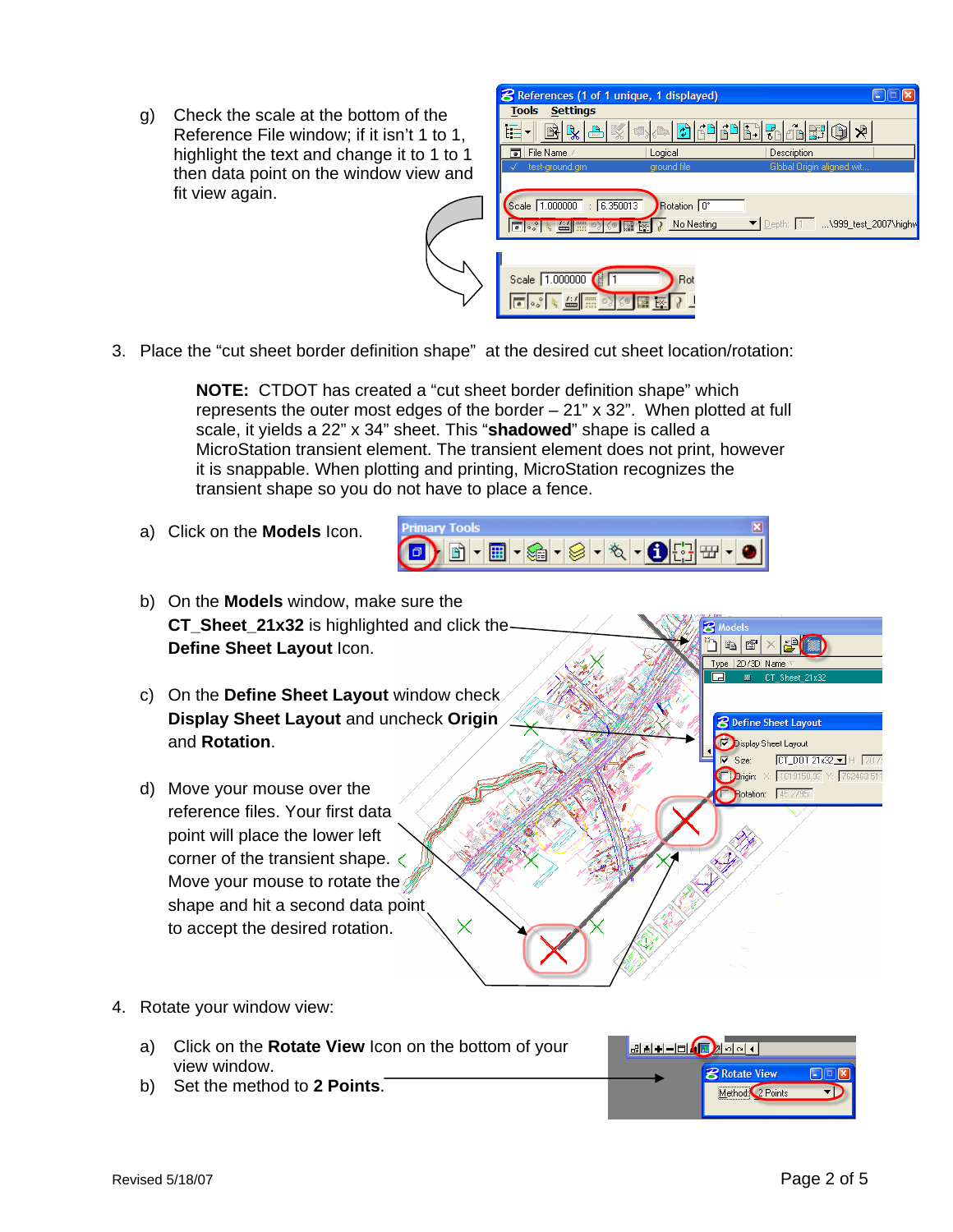- c) Do a tentative and then data point to the left corner of the transient shape outline.
- d) Do a tentative and then a data point to the right corner of the transient shape to define the X-axis.
- 5. Place the border cell.
	- a) Select the **Cells** Icon on the Primary



b) On the Cell Library window, click on **File** and select **CT\_Borders\_Contract.cel**. The cell library will automatically be listed in your dropdown window. If for some reason it isn't, you can attach it by pathing to:

#### **W:/CTDOT\_Standards/Standards/cell/2007**





| <b>B</b> Cell Library: [NONE] |                            |                       |  |
|-------------------------------|----------------------------|-----------------------|--|
| <b>File</b>                   |                            |                       |  |
| New                           |                            | In Path               |  |
|                               | Attach                     |                       |  |
|                               | <b>Detach</b>              |                       |  |
|                               | <b>Compress</b>            |                       |  |
|                               | Upgrade Files to V8        |                       |  |
|                               | \cell\2007\CT Accident.cel |                       |  |
|                               | \2007\CT_BDR_Tags_2007.cel |                       |  |
|                               | \CT Borders Contract.cel   | $\blacktriangleright$ |  |
|                               | \2007\CT Borders Misc.cel  |                       |  |
|                               | \HW AASHTO 2001 tt.cel     | Element               |  |
|                               | \cell\HW_Cross_Section.cel | <b>NONE</b>           |  |
|                               | \HW_Existing_Features.cel  |                       |  |
|                               |                            |                       |  |





d) Select the **Cells** Icon from the Main toolbar. Place the border cell using a tentative snap and then a data point to the bottom left of the transient shape.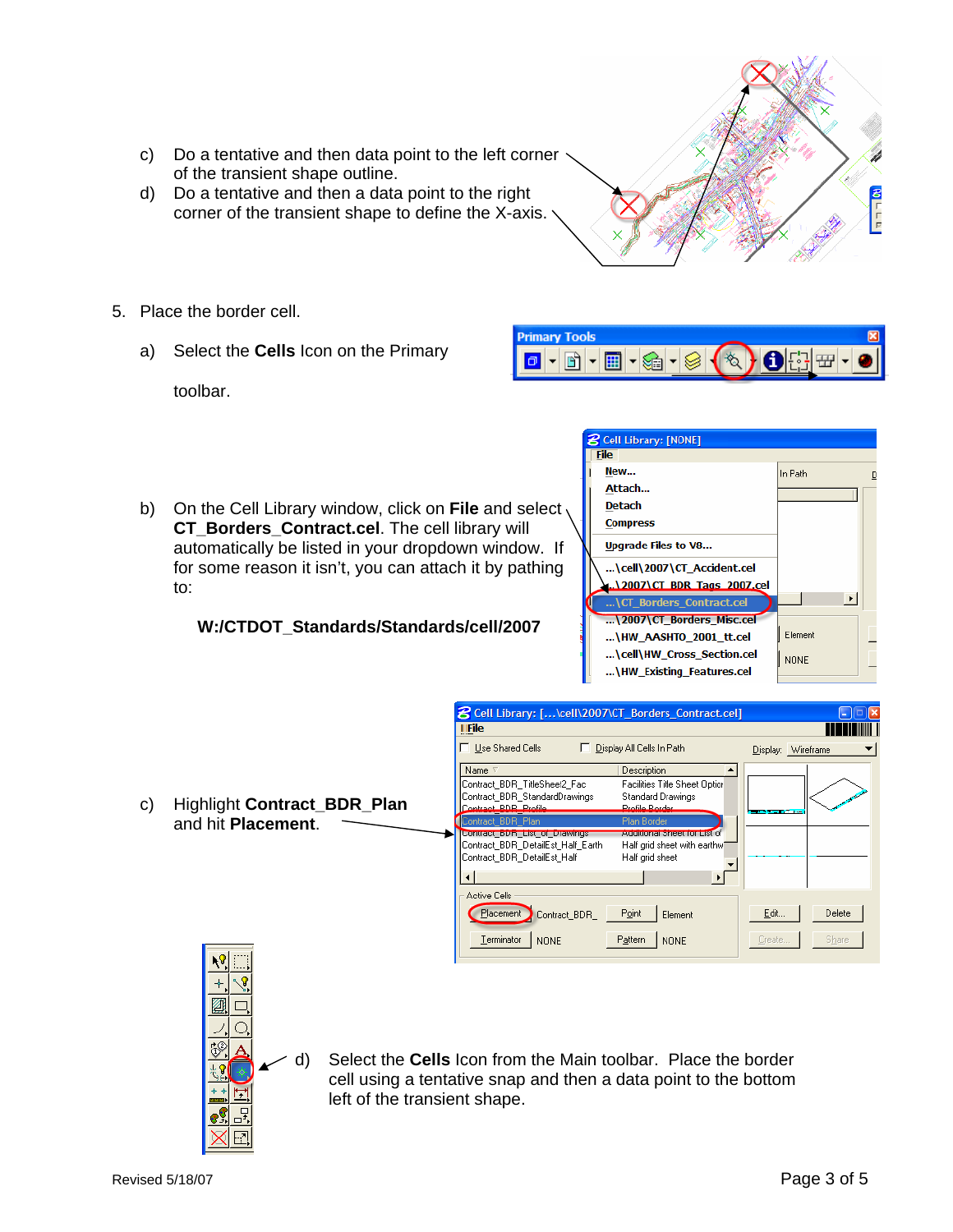- 6. Clip and bound the reference files.
	- a) Place a fence around your ground/design file.
	- b) In the **References** window, highlight the reference file(s) you wish to clip and select the **Clip Reference** Icon.

**READ YOUR PROMPTS.** You will need to put a data point on the screen to accept the clip/bound shape and then you will need to do a reject to complete the operation.

|                                 | References (1 of 1 unique, 1 displayed)                                                                             |      |
|---------------------------------|---------------------------------------------------------------------------------------------------------------------|------|
| <b>Settings</b><br><b>Tools</b> |                                                                                                                     |      |
| ŀ.                              | $\mathbb{E}\left[\mathcal{C}\right]$ $\mathbb{E}\left[\mathcal{C}\right]$ $\mathbb{E}\left[\mathcal{C}\right]$<br>œ |      |
| File Name                       | Logical                                                                                                             | Desc |
| test-ground.grn                 | ground file                                                                                                         | Glob |
|                                 |                                                                                                                     |      |
| Scale 1.000000                  | Rotation 0°<br>: 11.000000                                                                                          |      |
|                                 | No Nesting                                                                                                          |      |



# **Filling in Border Title Block Text**

- 1. Fill in the border text by selecting the **Edit Tag** Icon on the **Tags** toolbar.
- 2. Double click on any one of the small text tag dashes located within the title block.



- 3. On the **Edit Tags** window in the **Value** column, fill in your project information. Hit the tab key to go to the next line, or you can use your up/down keyboard arrows.
- 4. If there are fields you are not using, you can turn them off by unchecking the display column.

| Name: /                       | Value:                | Display |  |  |
|-------------------------------|-----------------------|---------|--|--|
| <del>01 Project Numbe</del> r | 999 Test              |         |  |  |
| 02_Project Title1             | TEST PROJECT FOR      |         |  |  |
| 02_Project Title2             | 2007 DDE ENVIRONMENT  |         |  |  |
| 02 Project Title3             |                       |         |  |  |
| 03 Town Names Line 1          |                       |         |  |  |
| 03 Town Names Line 2          |                       |         |  |  |
| 04 Drawing Title Line 1       |                       |         |  |  |
| 04 Drawing Title Line 2       | ٠                     |         |  |  |
| 05 Drawing No                 |                       |         |  |  |
| 06 Sheet No                   | \$9\$                 |         |  |  |
| 07 Designer                   |                       |         |  |  |
| 08 Checked By                 |                       |         |  |  |
| 09 Office of Eng Date         |                       |         |  |  |
| 10 Office of Eng Engineer     | OFFICE OF ENGINEERING |         |  |  |
| 11 Office of Eng Approved By  | ×                     |         |  |  |
|                               |                       |         |  |  |
| Cancel<br>OΚ                  |                       |         |  |  |

**2** Edit Tags [Border Titleblock Text]

5. Hit **OK** when through.